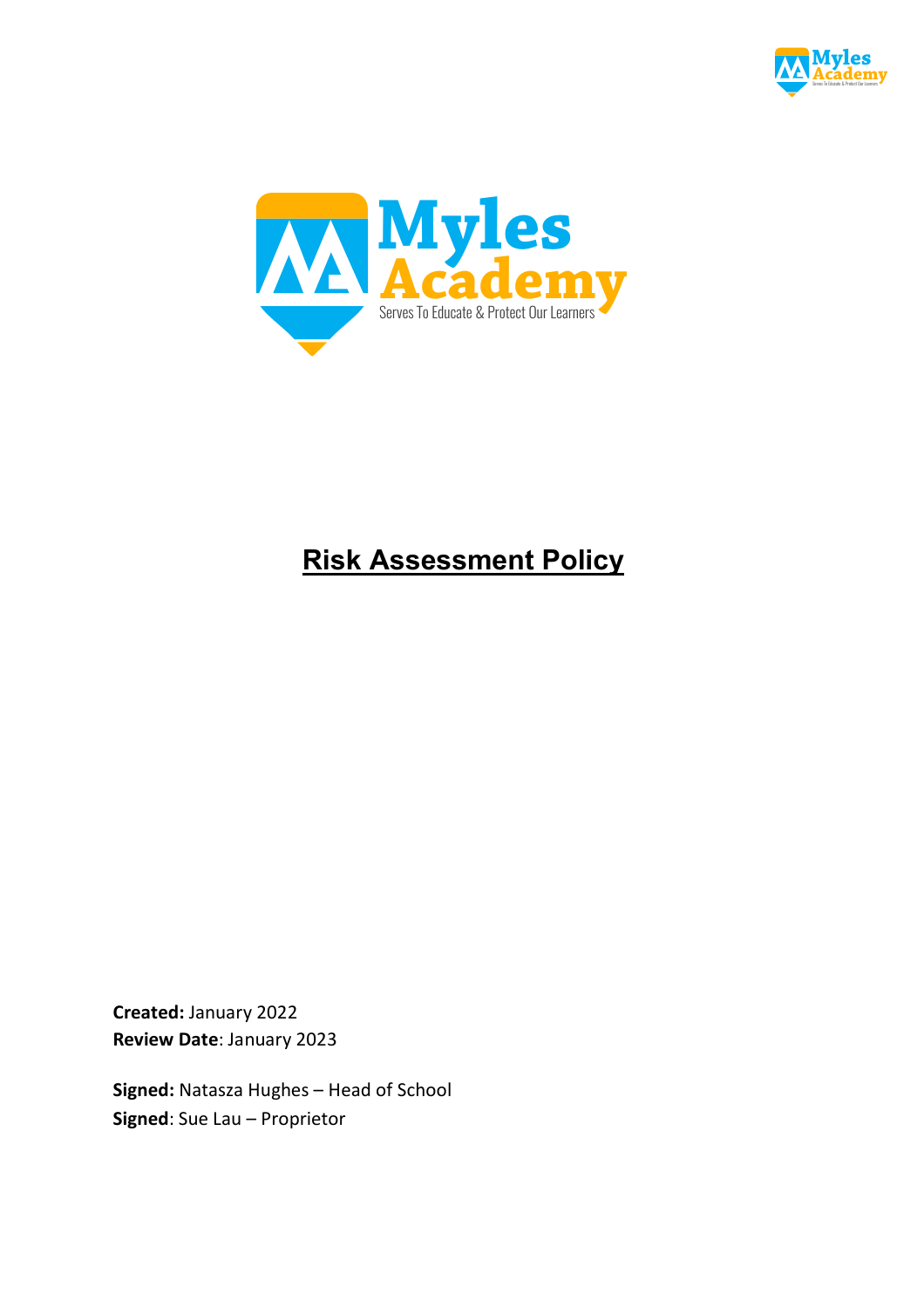

### **Introduction**

Myles Academy uses its risk assessments as a tool for conducting a formal examination of the harm or hazard to people that could result from a particular activity or situation.

A risk assessment has three purposes:

- To identify all things and activities which may cause harm to our staff, pupils, visitors etc. (the hazards).
- To consider the chance of that harm actually befalling anyone in the circumstances identified, and the possible consequences which could arise from it (the risks).
- To enable plans to be made for the introduction and monitoring of preventive measures to ensure that the risks are adequately controlled at all times. Without effective assessment there can seldom be effective control (i.e., a safe system of work).

Day to day responsibility for ensuring that risk assessments are carried out and that records are kept and reviewed rests with the Head of School. Teachers, teaching assistants and key workers are likely to be tasked with ensuring that their own departments or activities follow endorsed school policies and procedures. The entire school community needs to understand and follow the school's health and safety policy and culture, and to become involved with using and updating risk assessments as part of their daily routine.

The proprietors are fully committed to promoting the safety and welfare of all in Myles Academy so that effective education can take place. Their highest priority lies in ensuring that all the operations within the school environment, both educational and support, are delivered in a safe manner that complies fully with not just with the law; but with best practice. Risks are inherent in everyday life. We need to identify them and to adopt systems for minimising them and our students need to be educated into how to cope safely with risk.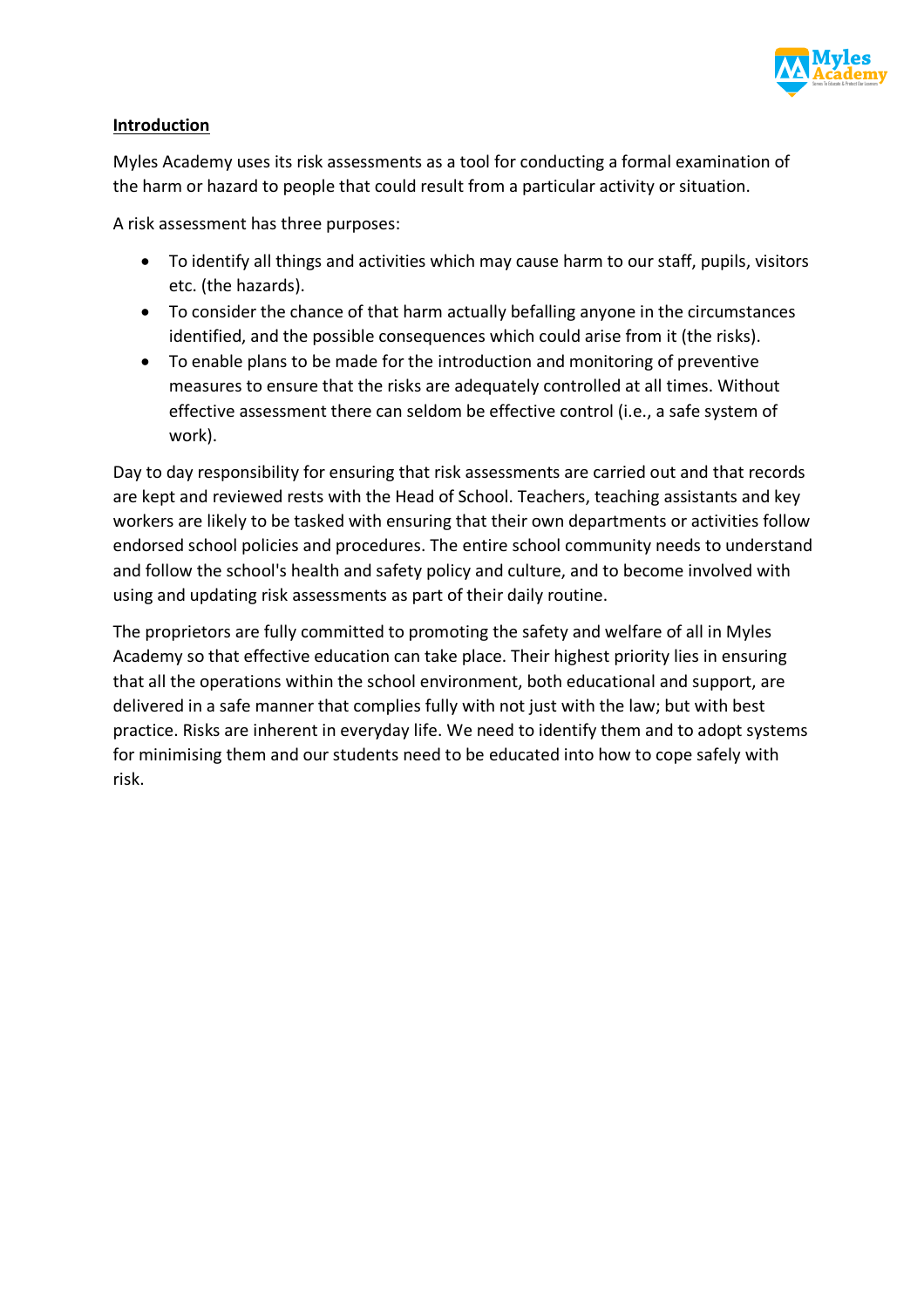

## **Definitions**

As ever, the terms used need to be understood and these definitions should help:

**HAZARD** – the potential to cause harm, including ill health and injury; damage to property, plant, products or the environment.

**LIKELIHOOD** – the chances of an event involving the identified hazard actually happening.

**RISK** - is the combination of the hazard and likelihood. For example, the HAZARD existing in an electric light fitting above your head is severe but the LIKELIHOOD of it falling on you is so low, that the RISK is negligible. Conversely walking along the edge of a cliff at night in a force 8 gale has a high HAZARD rating and high LIKELIHOOD that you might fall, so the RISK is very severe. The RISK from a substance or activity is, therefore, the likelihood that it will cause harm in the circumstances of use. This will depend on:

- The hazard presented by the substance or activity.
- How it is used or done.
- How it is controlled.
- Who is exposed, how much, for how long, etc.
- What they are doing.
- What guards, precautions, etc, already exist.

Poor control of activities can create a substantial risk even from a substance or activity with low hazard. However, with proper precautions most risks of being harmed can be adequately controlled.

### **General Guidance**

Accidents and injuries can ruin lives, damage reputations and cost money. Apart from being a legal requirement, risk assessments therefore make good sense, focusing on prevention, rather than reacting when things go wrong.

Within our school, the majority of hazards, likelihoods, and risks have already been identified and documented, and will already be adequately controlled in conformity with existing legal requirements. Undertaking another formal risk assessment will simply confirm that the hazards are already identified and adequately controlled and will simply act as a review, as required by the legislation. Where previous risk assessments have not been comprehensive, or have never taken place, the exercise will identify potential hazards and the risks they present so that effective action can be taken to control them before an incident takes place. The important point is to ensure that the hazards associated with ALL areas and activities have been assessed and are adequately controlled.

We must assess not only the risks that our staff are exposed to, but also any person affected by our school. This includes pupils, parents, contractors e.g., caterers and window cleaners; and visitors. We must assess both the risks that occur on a daily basis, and those that happen only occasionally.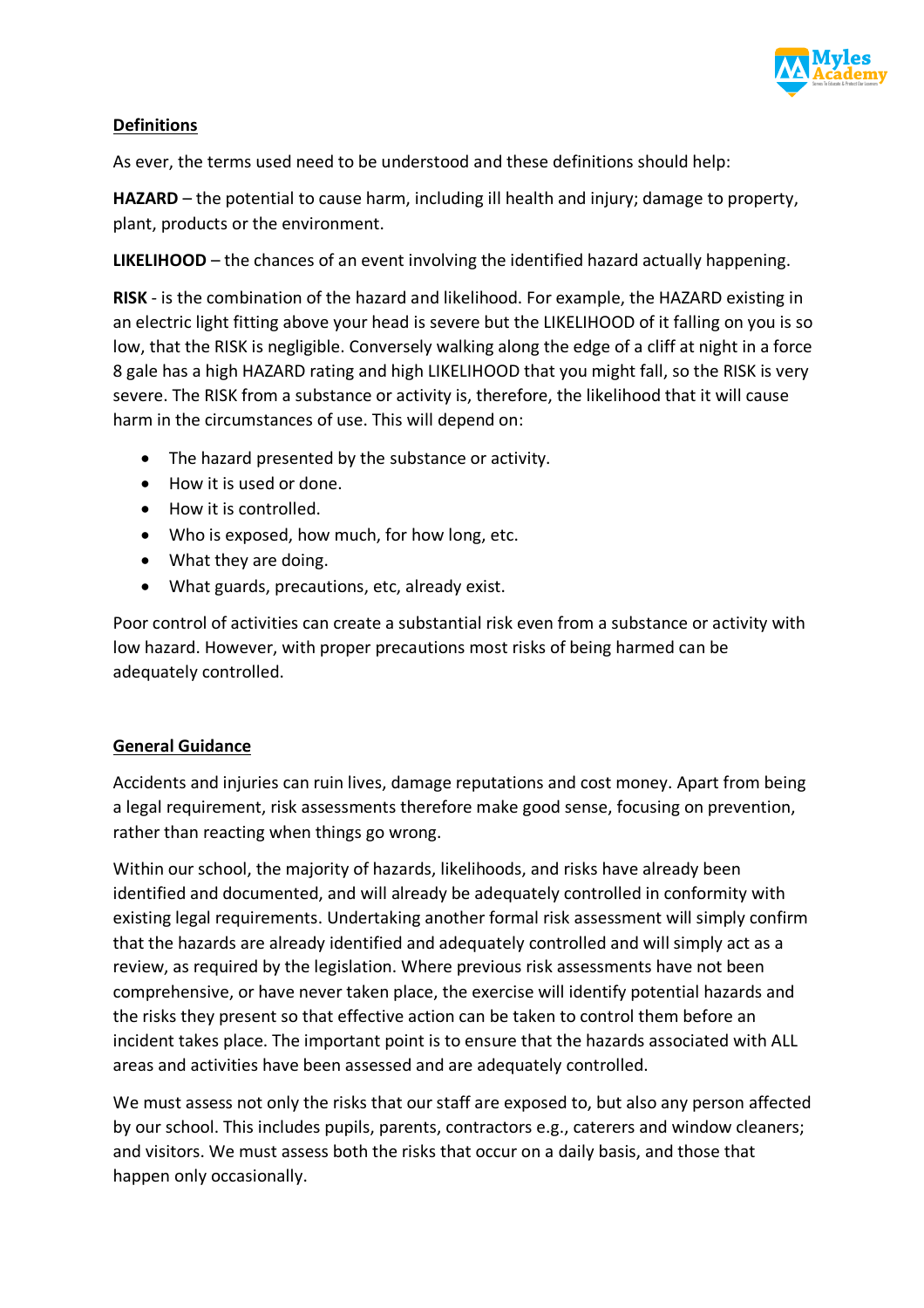

# **Fire**

The Full Fire Risk Assessment is reviewed annually as are Health and Safety assessments. Visual risk assessments of all rooms and fire precautions are undertaken each day. All staff are expected to undertake visual risk assessments of their teaching area prior to commencing a lesson to observe and identify any fire hazards or risks.

# **School Risk Assessments**

All staff are expected to undertake visual risk assessments of their teaching area prior to commencing a lesson, break time and lunch time. Those staff who are using materials or undertaking activities which may pose additional risks are expected to risk assess their activity comprehensively. The risk assessments are maintained by the Head Teacher and the Site Manager. The Head Teacher is responsible for keeping records of staff training.

There are numerous activities carried out at Myles Academy, each of which requires a separate risk assessment. The most important of these covers:

- Fire safety, procedures and risk assessments.
- Educational visits and trips.

But risk assessments are also needed for many other areas, including:

- Individual Pupil Risk Assessments
- Science experiments
- Offsite Activities
- Food Technology
- Each sport and PE activity
- Medical and First Aid
- Caretaking and Security
- Display Screen Equipment
- Art
- Music (including minimising the risk of hearing loss to staff)

# **Responsibilities of All Staff**

All members of staff are given a thorough induction into the school's arrangements for risk assessments and health and safety (which is recorded). All staff are expected to undertake visual risk assessments whenever they enter an area of the school. Specialist training is given to those whose work requires it. However, staff are responsible for taking reasonable care of their own safety, together with that of students and visitors. They are responsible for cooperating with the Head Teacher and other members of the SLT in order to enable the Proprietors to comply with their health and safety duties. Finally, all members of staff are responsible for reporting any risks or defects to the Head of School.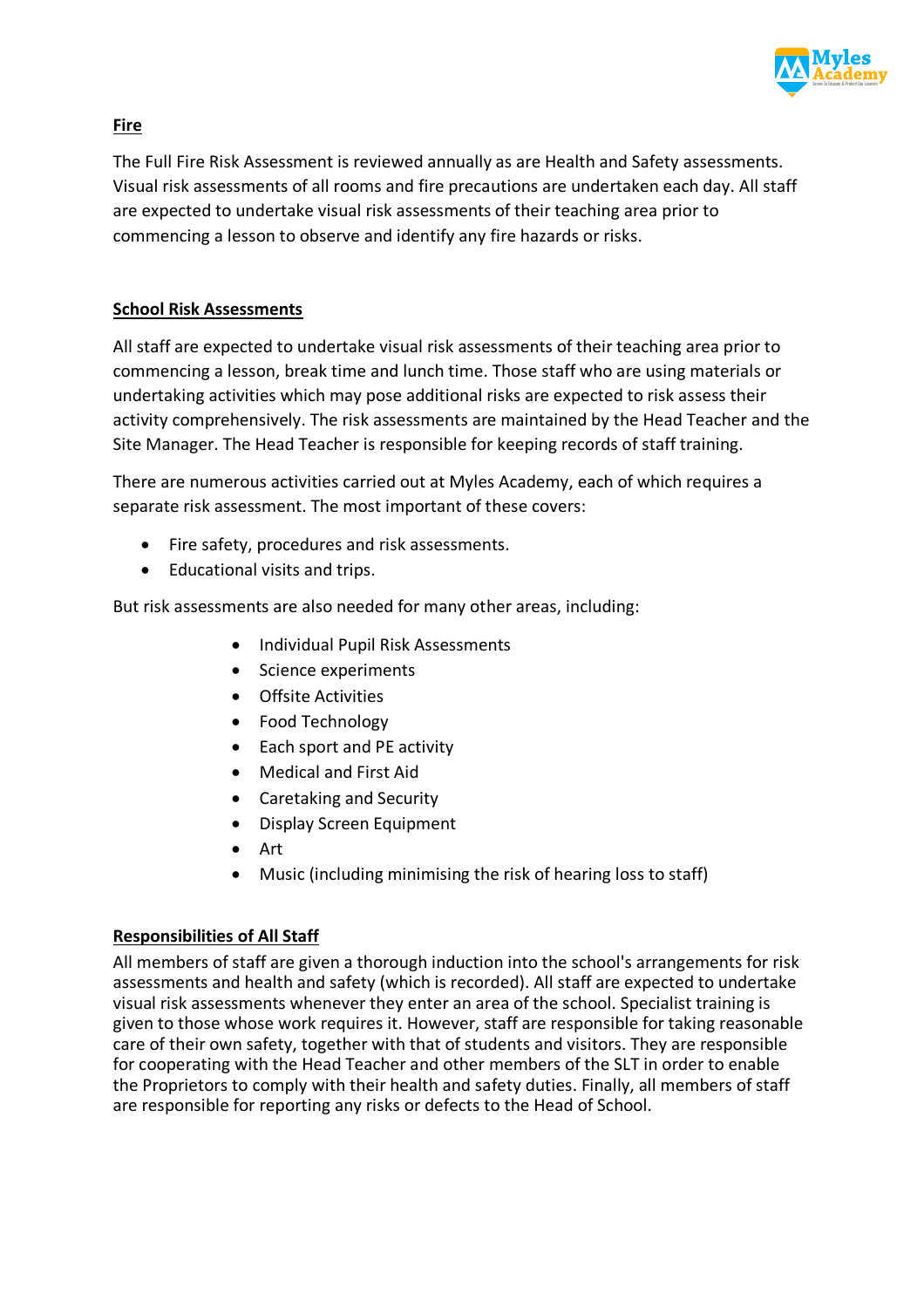

#### **Appendix 1 - Conducting a Risk Assessment**

This is a careful examination of the risks association with both working practices and pupil activities.

- $\triangleright$  A hazard is anything that may cause harm.
- $\triangleright$  A risk is a chance, great or small, that someone will be harmed by a hazard. The aim is to make sure that no one becomes ill or gets hurt.

There are five steps to achieve this:

**1. Look for hazards.** Look at what may cause harm as a result of an activity.

**2. Decide who might be harmed and how.** Look at who may be affected by the work activity and how they may be affected; this may include members of the public, students, visitors, contractors and maintenance personnel.

**3. Assess the risks and take appropriate actions.** If you find a hazard that may be a risk you will need to decide what steps have to be taken to eliminate or reduce those risks as is reasonably practical. What needs to be done depends on whether the hazard is low risk or high risk. You can determine this by looking at what type of injury may occur and how often it may happen. It may be possible to remove the hazard altogether or to take steps to reduce this risk to an acceptable level. If there is no risk present, then you do not need to take any action.

**4. Record the findings.** You will need to write down the more significant hazards and record the most important conclusions. The following need to be shown:

- A proper check was made.
- Those who might be affected were consulted.
- All the obvious significant hazards were dealt with and an account was taken of the number of people who could be involved.
- The precautions are reasonable and the remaining risk is low.

**5. Review the assessment from time to time and revise if necessary.** It is important that you check the risk assessment, especially if there is a change in the working procedures. You will need to ensure that the assessment takes into account the new hazards, which may cause harm to the health and safety of pupils and staff, or other people who may be affected by the change in working conditions.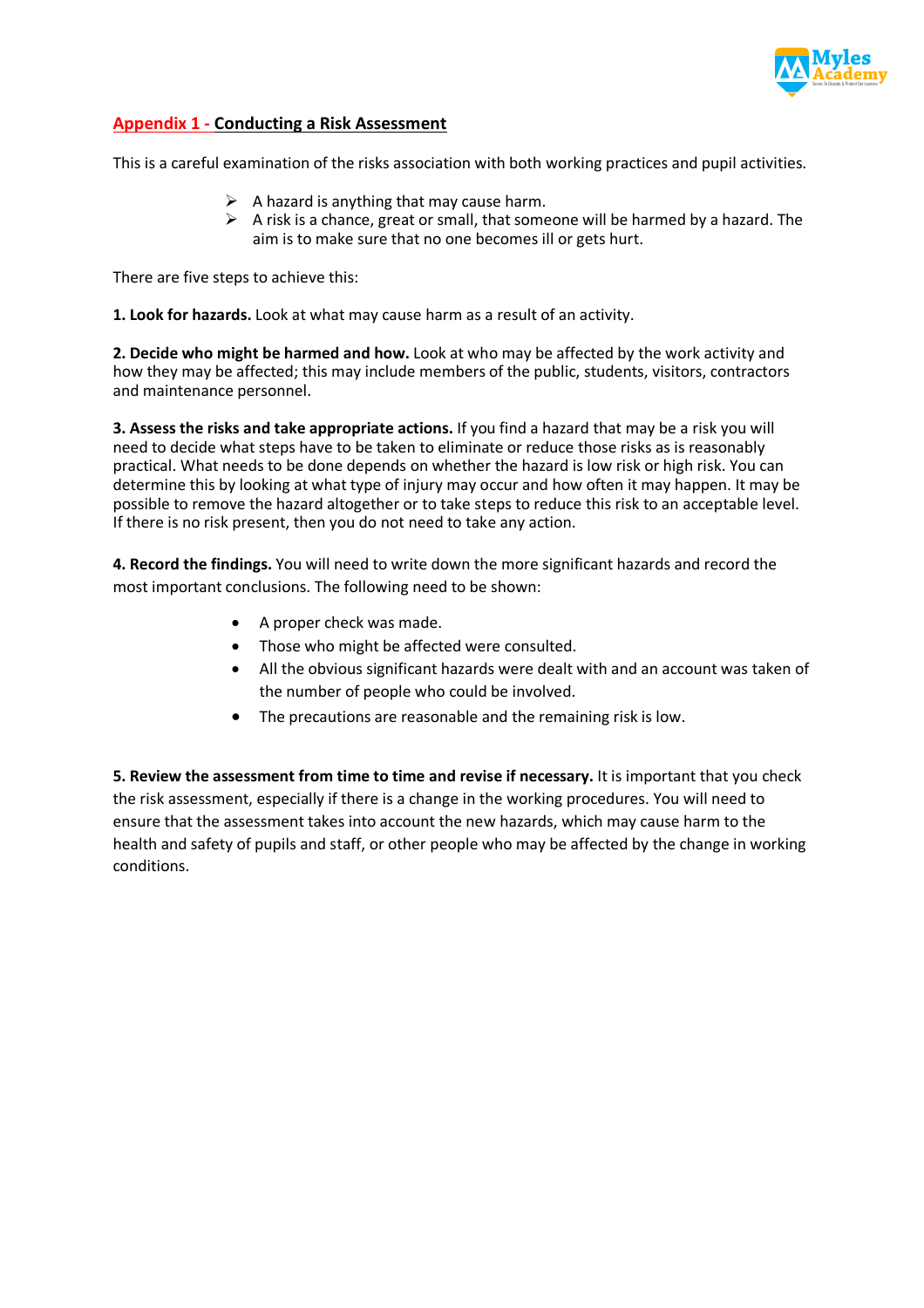

### **Appendix 2 – Example Risk Assessment**

**Qualitative Risk** 

| <b>Risk Assessment for:</b> | <b>Date Completed:</b> |
|-----------------------------|------------------------|
| <b>Completed by:</b>        | <b>Review Date:</b>    |
|                             |                        |



| <b>What are the hazards?</b> | Who might be harmed<br>and how? | <b>Risk Level</b><br>H/M/L | <b>Control Measures</b><br>(Eliminate/Reduce/Minimise) |   | <b>FINAL</b><br><b>Residual</b><br><b>Risk</b><br>H/M/L |     |
|------------------------------|---------------------------------|----------------------------|--------------------------------------------------------|---|---------------------------------------------------------|-----|
|                              |                                 | M <sub>1</sub><br>н<br>L   |                                                        | н | M                                                       | - L |
|                              |                                 |                            |                                                        |   |                                                         |     |